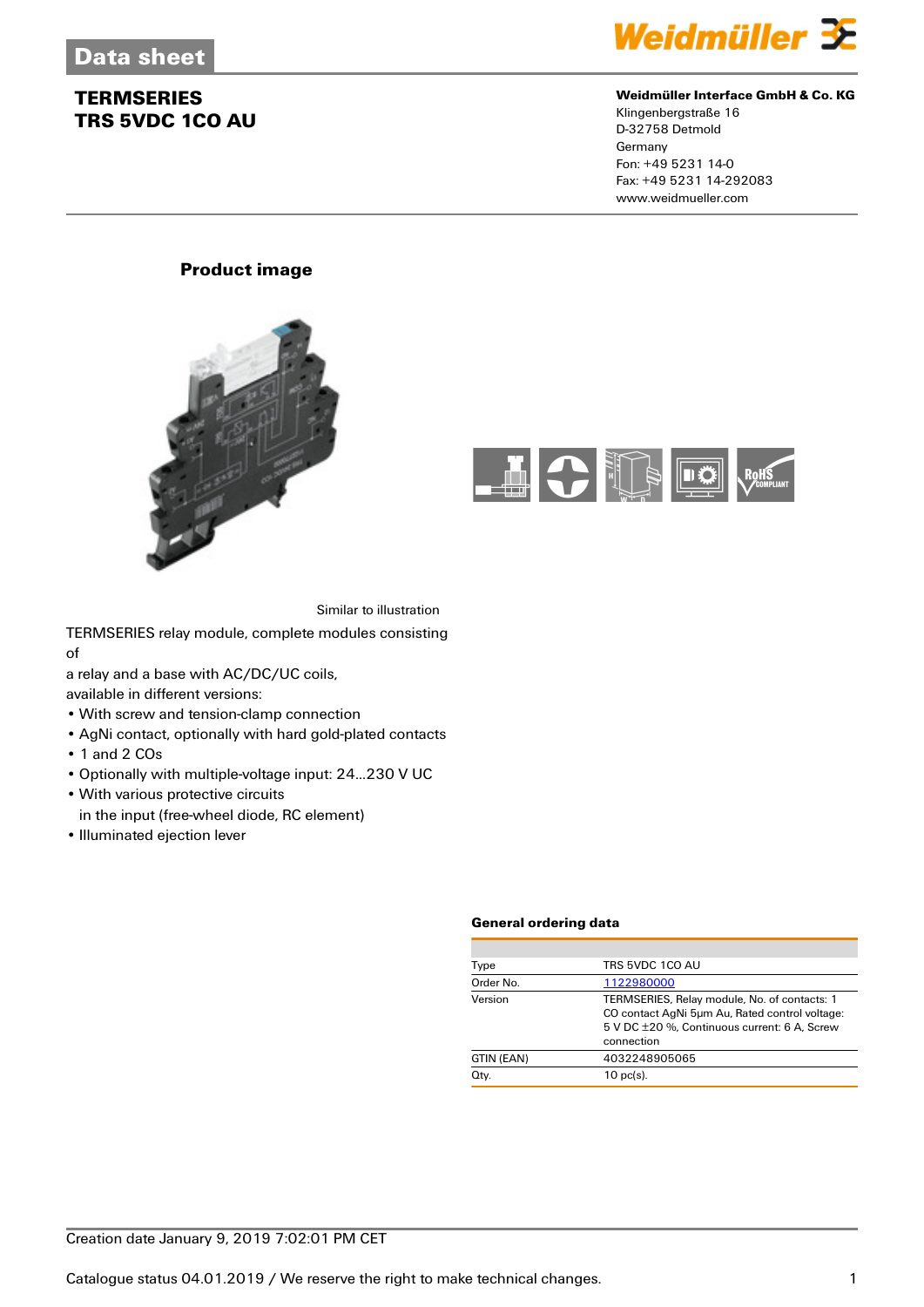# **Technical data**

**Dimensions and weights**



#### **Weidmüller Interface GmbH & Co. KG**

Klingenbergstraße 16 D-32758 Detmold Germany Fon: +49 5231 14-0 Fax: +49 5231 14-292083

| Width                                         | $6.4 \text{ mm}$              | Width (inches)                              | 0.252 inch                                           |
|-----------------------------------------------|-------------------------------|---------------------------------------------|------------------------------------------------------|
| Height                                        | 89.6 mm                       | Height (inches)                             | 3.528 inch                                           |
| Depth                                         | 87.8 mm                       | Depth (inches)                              | 3.457 inch                                           |
| Net weight                                    | 33 g                          |                                             |                                                      |
| Temperatures                                  |                               |                                             |                                                      |
|                                               |                               |                                             |                                                      |
| Humidity                                      | 5-95% rel. humidity, $T_u =$  | Operating temperature, max.                 |                                                      |
|                                               | 40°C, no condensation         |                                             | 60 °C                                                |
| Operating temperature, min.                   | -40 °C                        | Storage temperature, max.                   | 85 °C                                                |
| Storage temperature, min.                     | -40 $^{\circ}$ C              | Operating temperature                       | -40 °C60 °C                                          |
| Storage temperature                           | -40 °C85 °C                   |                                             |                                                      |
| <b>Environmental Product Compliance</b>       |                               |                                             |                                                      |
|                                               |                               |                                             |                                                      |
| <b>REACH SVHC</b>                             | Lead 7439-92-1                |                                             |                                                      |
| <b>Rated data UL</b>                          |                               |                                             |                                                      |
|                                               |                               |                                             |                                                      |
| Ambient temperature (operational), max. 60 °C |                               | Connection cross-section AWG, min.          | <b>AWG 26</b>                                        |
| Connection cross-section AWG, max.            | <b>AWG 14</b>                 | Type of conductor                           | rigid copper conductor,<br>flexible copper conductor |
| Tightening torque, max.                       | 0.4 Nm                        | Pollution severity level                    | $\overline{2}$                                       |
| Input                                         |                               |                                             |                                                      |
|                                               |                               |                                             |                                                      |
| Rated control voltage                         | 5 V DC ± 20 %                 | Rated current DC                            | 33 mA                                                |
| Power rating                                  | 170 mW                        | Pull-in/drop-out voltage, typ.              | 4 V / 1 V D C                                        |
| Pull-in/drop-out current, typ.                | 22.5 mA / 4.5 mA DC           | Status indicator                            | <b>Green LED</b>                                     |
| Protective circuit                            | Free-wheel diode, Reverse     | Coil voltage of the replacement relay       |                                                      |
|                                               | polarity protection           | deviating from the rated control voltage No |                                                      |
| Coil voltage of the replacement relay         | 5 V DC                        |                                             |                                                      |
| <b>Output</b>                                 |                               |                                             |                                                      |
|                                               |                               |                                             |                                                      |
| Rated switching voltage                       | 250 V AC                      | Max. switching voltage, AC                  | 250V                                                 |
| Max. switching voltage, DC                    | 250V                          | Continuous current                          | 6 A                                                  |
| Inrush current                                | 20 A / 20 ms                  | AC switching capacity (resistive), max.     | 1500 VA                                              |
| DC switching capacity (resistive), max.       | 144 W @ 24 V                  | Switch-on delay                             | $\leq 7$ ms                                          |
| Switch-off delay                              | $\leq 6$ ms                   | Min. switching power                        | 1 mA @ 1 V                                           |
| Max. switching frequency at rated load 0.1 Hz |                               |                                             |                                                      |
| <b>Contact data</b>                           |                               |                                             |                                                      |
|                                               |                               |                                             |                                                      |
| Contact type                                  | 1 CO contact (AgNi 5µm<br>Au) | Mechanical service life                     | $5 \times 10^6$ switching cycles                     |
| <b>General data</b>                           |                               |                                             |                                                      |
|                                               |                               |                                             |                                                      |
| Mounting rail                                 | <b>TS 35</b>                  | <b>Test button</b>                          | No                                                   |
| Mechanical switch position indicator          | No                            | Colour                                      | <b>Black</b>                                         |
| UL 94 flammability rating                     | $V-0$                         |                                             |                                                      |

### Creation date January 9, 2019 7:02:01 PM CET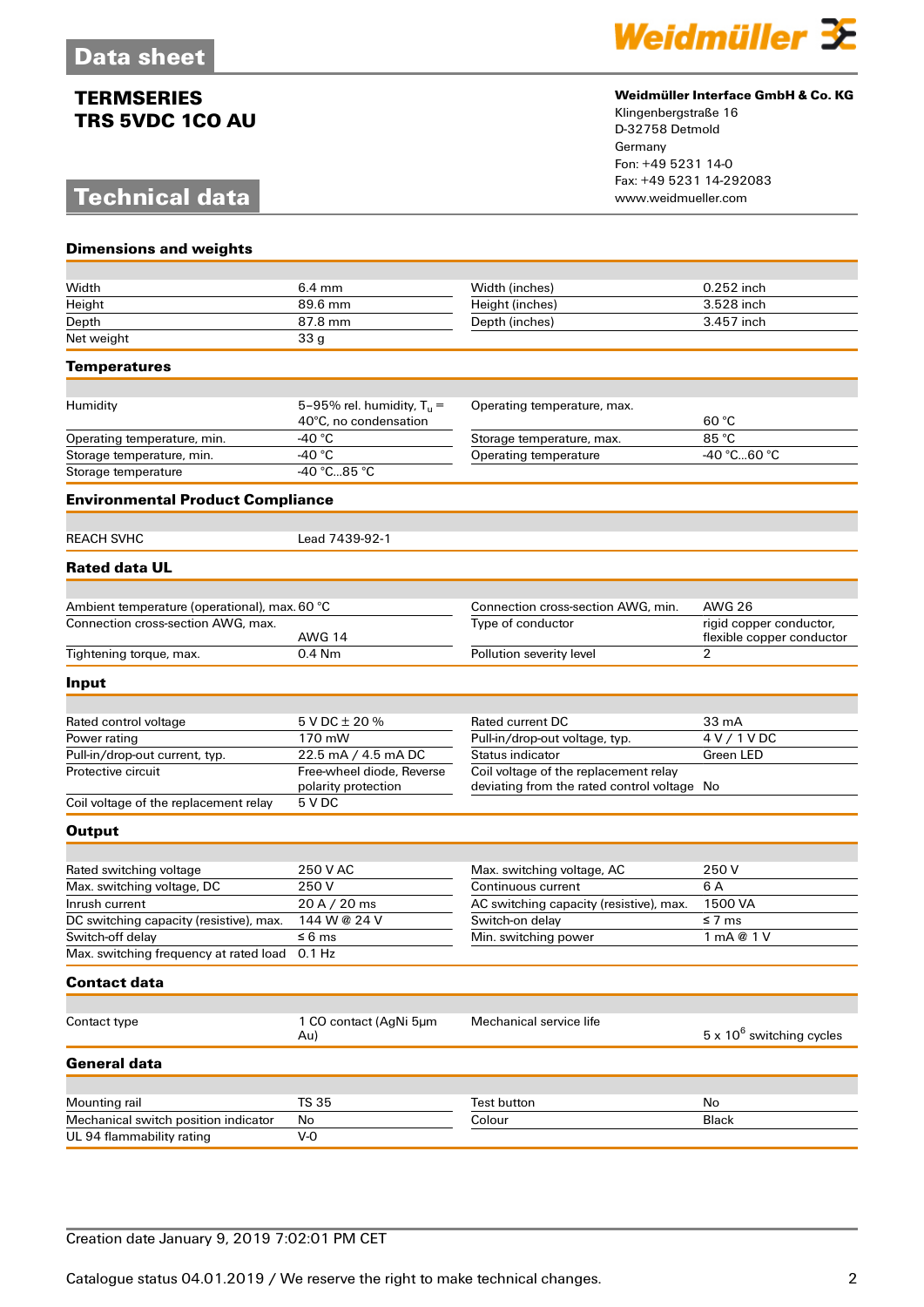# **Technical data**

**Insulation coordination**



#### **Weidmüller Interface GmbH & Co. KG**

Klingenbergstraße 16 D-32758 Detmold Germany Fon: +49 5231 14-0 Fax: +49 5231 14-292083

| Rated voltage                                                                | 300 V                                     | Surge voltage category                                                       | Ш                             |
|------------------------------------------------------------------------------|-------------------------------------------|------------------------------------------------------------------------------|-------------------------------|
| Pollution severity                                                           | 2                                         | Protection degree                                                            | IP20                          |
| Dielectric strength input - output                                           |                                           | Creepage and clearance distance input -                                      |                               |
|                                                                              | 4 kV $_{\rm eff}$ / 1 min.                | output                                                                       | $\geq 5.5$ mm                 |
| Dielectric strength of open contact                                          | 1 kV $_{\rm eff}$ / 1 min                 | Dielectric strength to mounting rail                                         | 4 kV $_{\text{eff}}$ / 1 min. |
| Impulse withstand voltage                                                    | 6 kV (1.2/50 µs)                          |                                                                              |                               |
| Further details of approvals / standards                                     |                                           |                                                                              |                               |
|                                                                              |                                           |                                                                              |                               |
| <b>Standards</b>                                                             | EN 50178, EN 55011, EN<br>61000-6-1, 2, 4 | Certificate No. (DNVGL)                                                      | TAA00001E5                    |
| Certificate no. (cULus)                                                      | E141197                                   |                                                                              |                               |
| <b>Connection data</b>                                                       |                                           |                                                                              |                               |
|                                                                              |                                           |                                                                              |                               |
| Wire connection method                                                       | Screw connection                          | Stripping length, rated connection                                           | 8 mm                          |
| Tightening torque, max.                                                      | $0.4$ Nm                                  | Clamping range, rated connection                                             | $1.5 \text{ mm}^2$            |
| Clamping range, min.                                                         | $0.14 \, \text{mm}^2$                     | Clamping range, max.                                                         | $2.5$ mm <sup>2</sup>         |
| Wire connection cross section AWG.                                           |                                           | Wire connection cross section AWG.                                           |                               |
| min.                                                                         | <b>AWG 26</b>                             | max.                                                                         | <b>AWG 14</b>                 |
| Wire cross-section, solid, min.                                              | $0.14 \, \text{mm}^2$                     | Wire cross-section, solid, max.                                              | $2.5$ mm <sup>2</sup>         |
| Wire connection cross-section, finely                                        |                                           | Wire connection cross section, finely                                        |                               |
| stranded, min.                                                               | $0.14 \, \text{mm}^2$                     | stranded, max.                                                               | $2.5$ mm <sup>2</sup>         |
| Wire cross-section, finely stranded, min.<br>(AWG)                           | <b>AWG 26</b>                             | Wire cross-section, finely stranded, max.<br>(AWG)                           | <b>AWG 14</b>                 |
| Wire connection cross-section, finely<br>stranded with wire-end ferrules DIN |                                           | Wire connection cross-section, finely<br>stranded with wire-end ferrules DIN |                               |
| 46228/4, min.                                                                | $0.25$ mm <sup>2</sup>                    | 46228/4, max.                                                                | $2.5$ mm <sup>2</sup>         |

| Blade size             | size PHO | Gauge to IEC 60947-1 | A <sub>1</sub> , B <sub>1</sub> |
|------------------------|----------|----------------------|---------------------------------|
| <b>Classifications</b> |          |                      |                                 |

Conductor cross-section, flexible, AEH

Wire connection cross section, finely

(DIN 46228-1), min. 0.25 mm<sup>2</sup>

stranded, two clampable wires, min.  $0.5 \text{ mm}^2$ <br>Twin wire-end ferrules, min.  $0.5 \text{ mm}^2$ 

| ETIM 5.0   | EC001437    | <b>ETIM 6.0</b> | EC001437    |
|------------|-------------|-----------------|-------------|
| eClass 6.2 | 27-37-16-01 | eClass 7.1      | 27-37-16-01 |
| eClass 8.1 | 27-37-16-01 | eClass 9.0      | 27-37-16-01 |
| eClass 9.1 | 27-37-16-01 |                 |             |

Conductor cross-section, flexible, AEH

Wire cross-section, finely stranded, two

Twin wire-end ferrules, max.

(DIN 46228-1), max. 2.5 mm²

clampable wires, max.  $\frac{1}{2}$  mm<sup>2</sup><br>Twin wire-end ferrules, max.  $\frac{1}{2}$  mm<sup>2</sup>

#### **Product information**

| Descriptive text ordering data  | Spare relay                                                   |
|---------------------------------|---------------------------------------------------------------|
|                                 | Type: RSS112005                                               |
|                                 | Orderno.: 1174540000                                          |
| Descriptive text technical data | Accessories and dimensional drawings: refer to the TERMSERIES |
|                                 | Accessories page.                                             |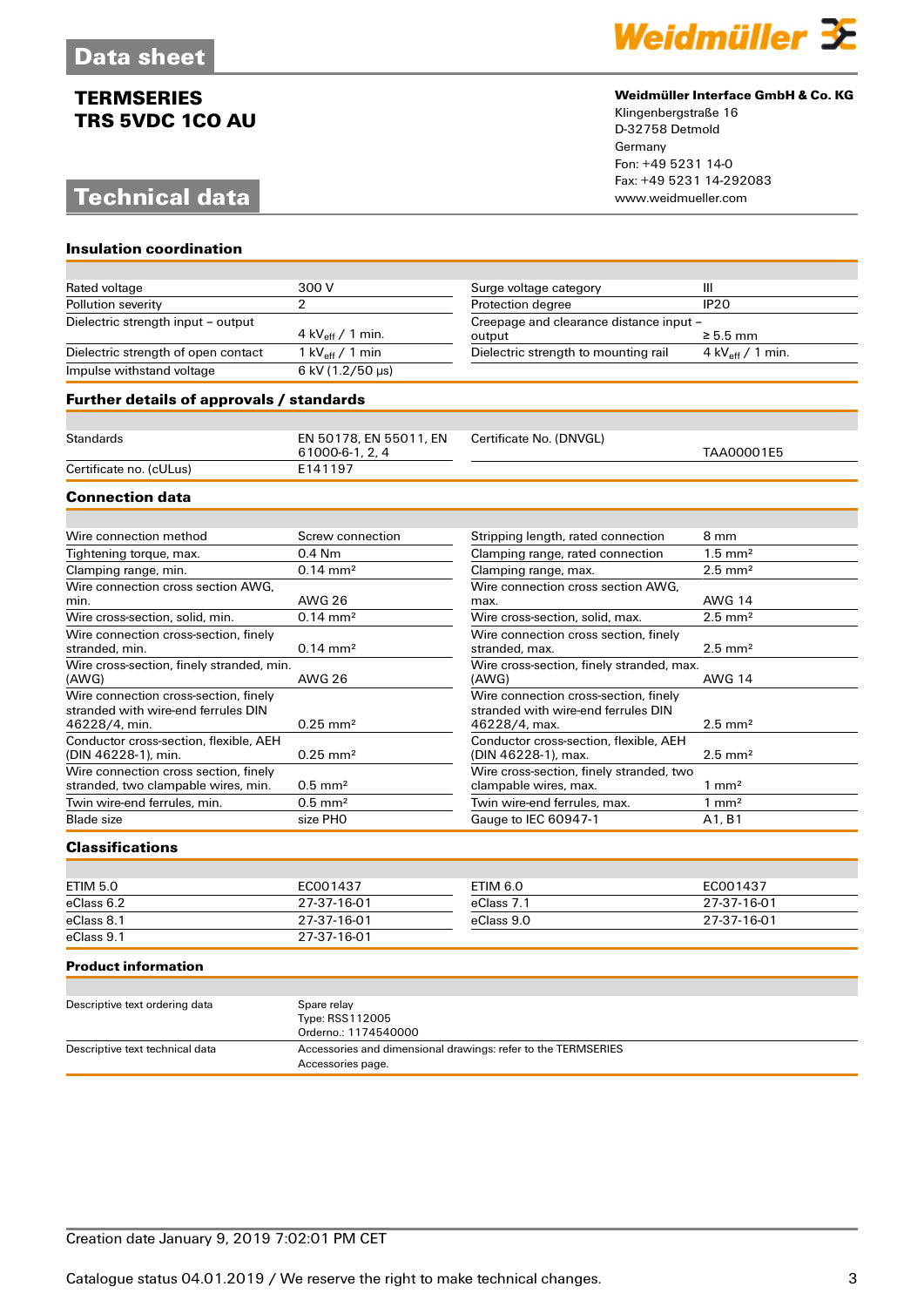# **Technical data**

#### **Approvals**

Approvals



### **Weidmüller Interface GmbH & Co. KG**

Klingenbergstraße 16 D-32758 Detmold Germany Fon: +49 5231 14-0 Fax: +49 5231 14-292083

|--|

ROHS Conform

### **Downloads**

| Approval/Certificate/Document of |                               |
|----------------------------------|-------------------------------|
| Conformity                       | DE PA5600 160229 001.pdf      |
| Brochure/Catalogue               | CAT 4.2 ELECTR 18/19 EN       |
| <b>Engineering Data</b>          | EPLAN, WSCAD, Zuken E3.S      |
| <b>Engineering Data</b>          | <b>STEP</b>                   |
| User Documentation               | <b>Operating Instructions</b> |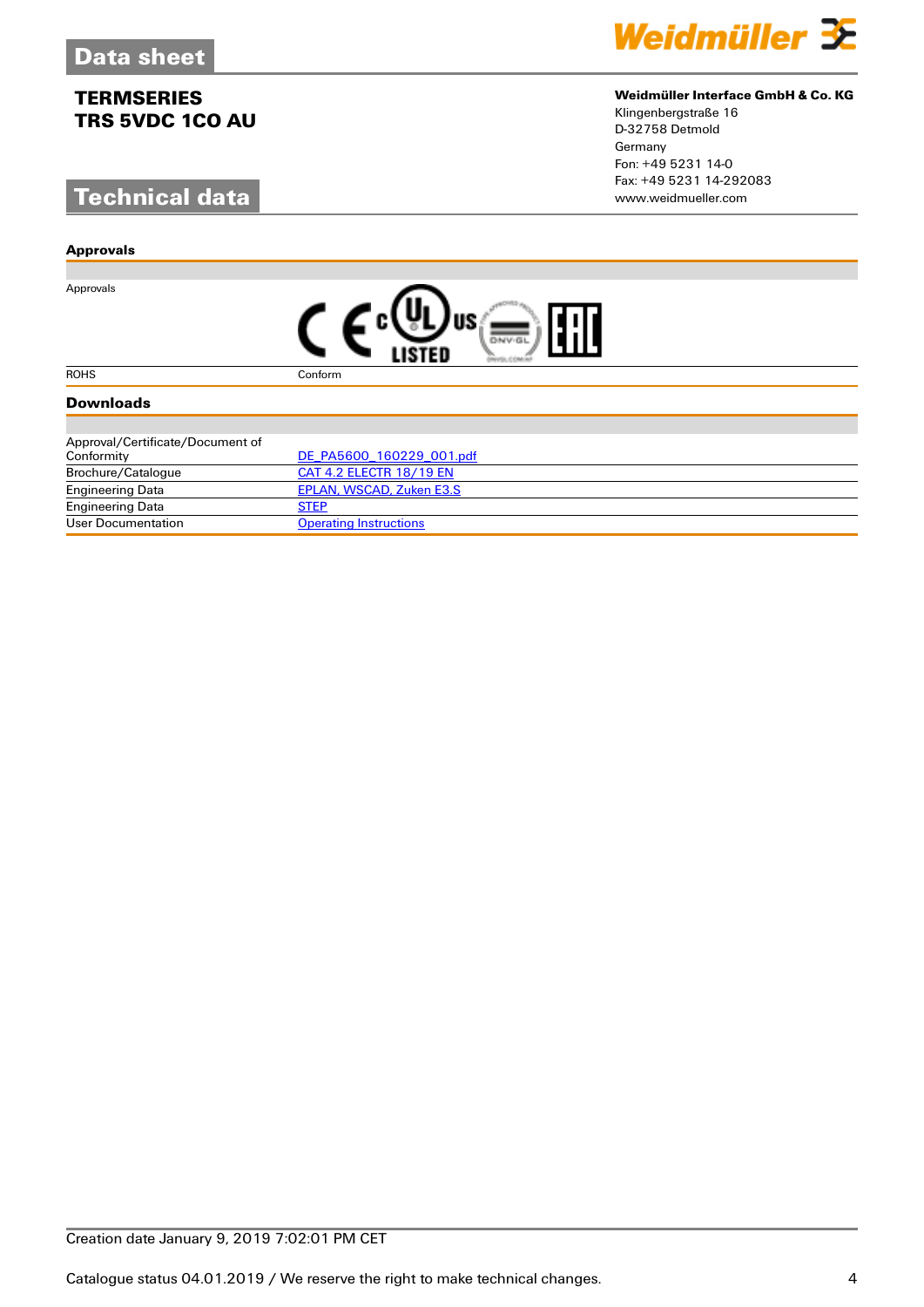# **Drawings**



#### **Weidmüller Interface GmbH & Co. KG**

Klingenbergstraße 16 D-32758 Detmold Germany Fon: +49 5231 14-0 Fax: +49 5231 14-292083